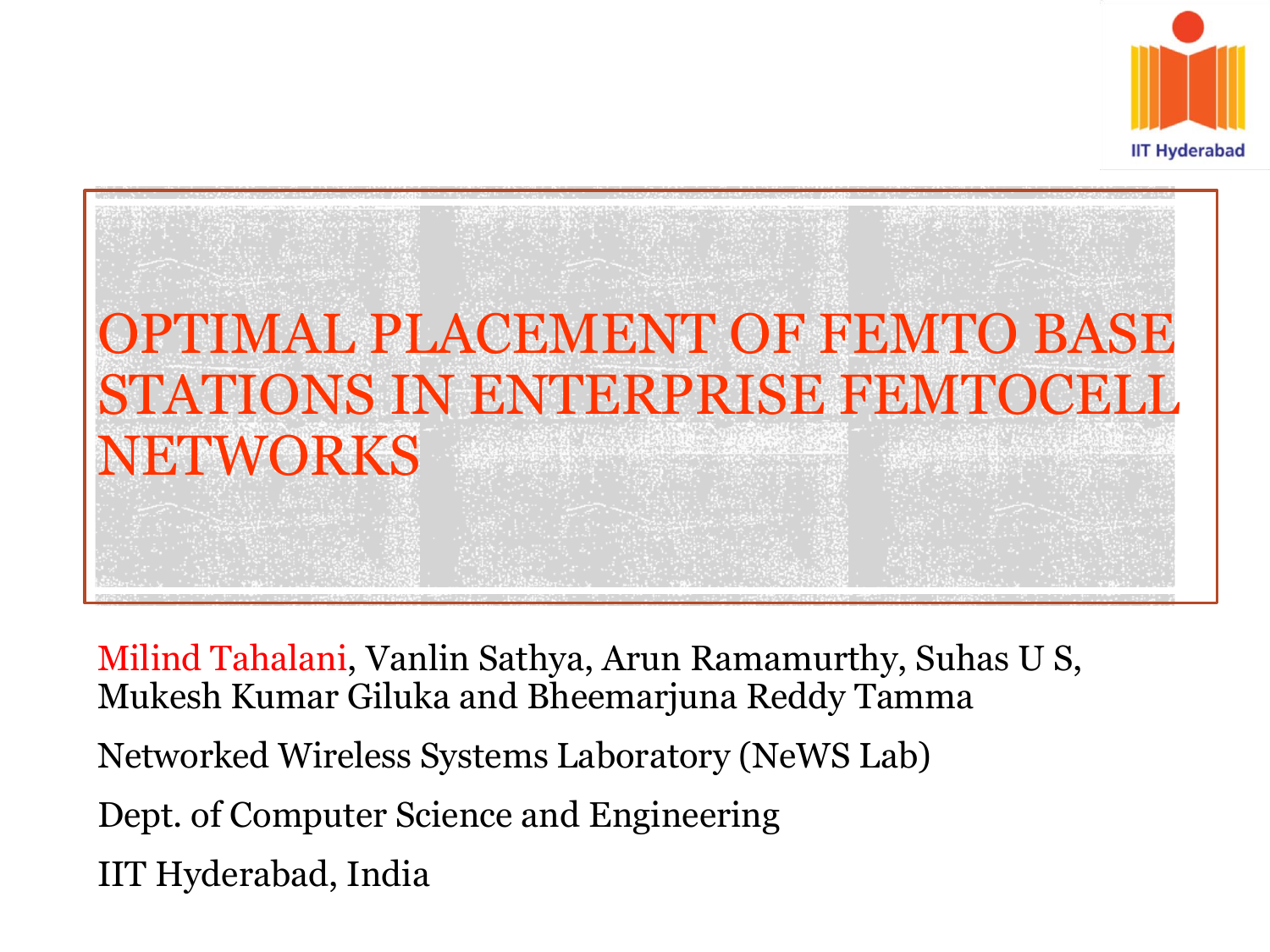# **Outline**



- **Motivation**
- Introduction to HetNet Architecture
- Interference Problem in HetNet
- Optimized deployment of LTE Femto base station
- Experimental Results and Conclusion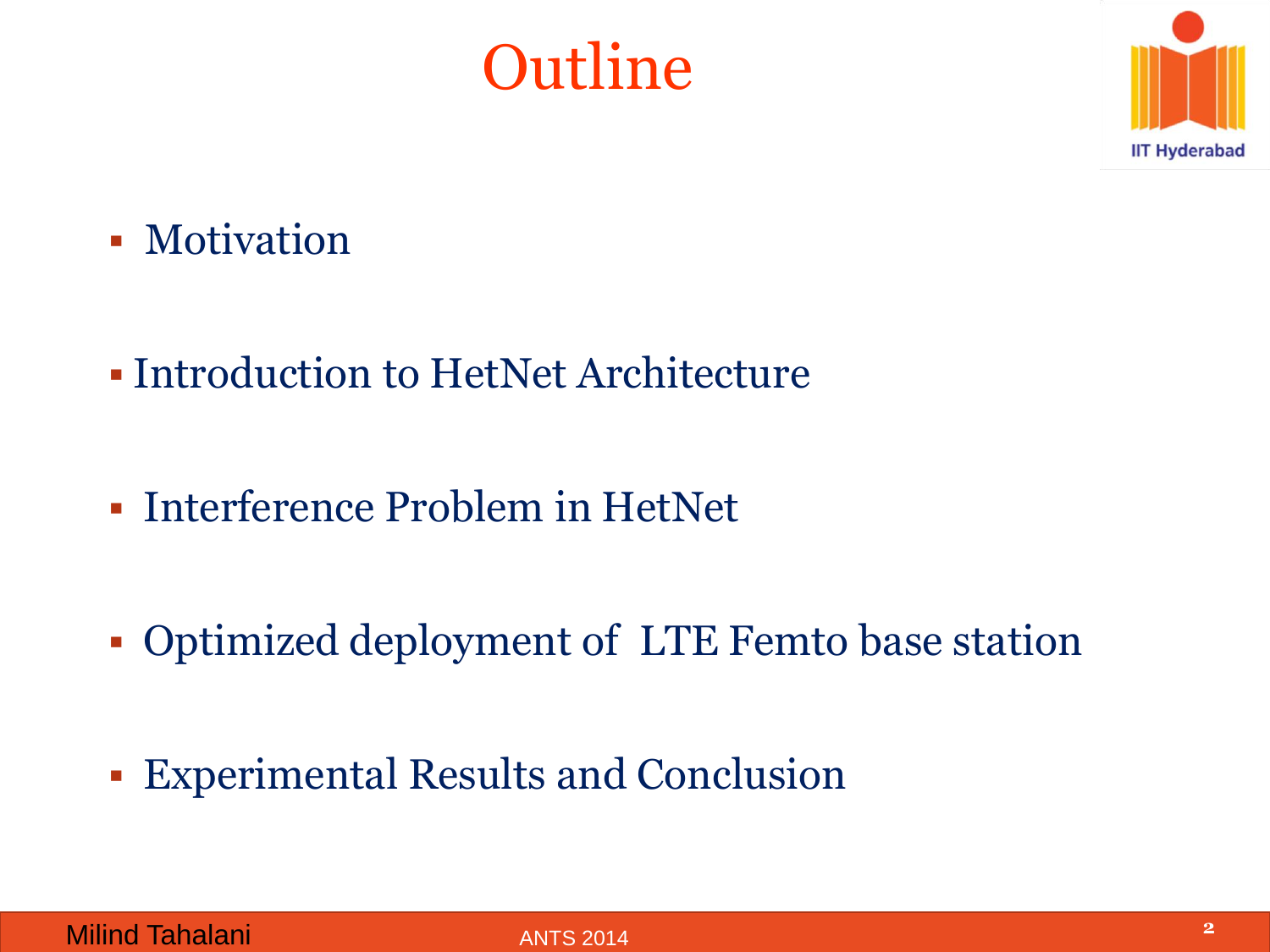# Motivation





Figures in parentheses refer to traffic share in 2018. Source: Cisco VNI Mobile, 2014

#### **Milind Tahalani 3 3**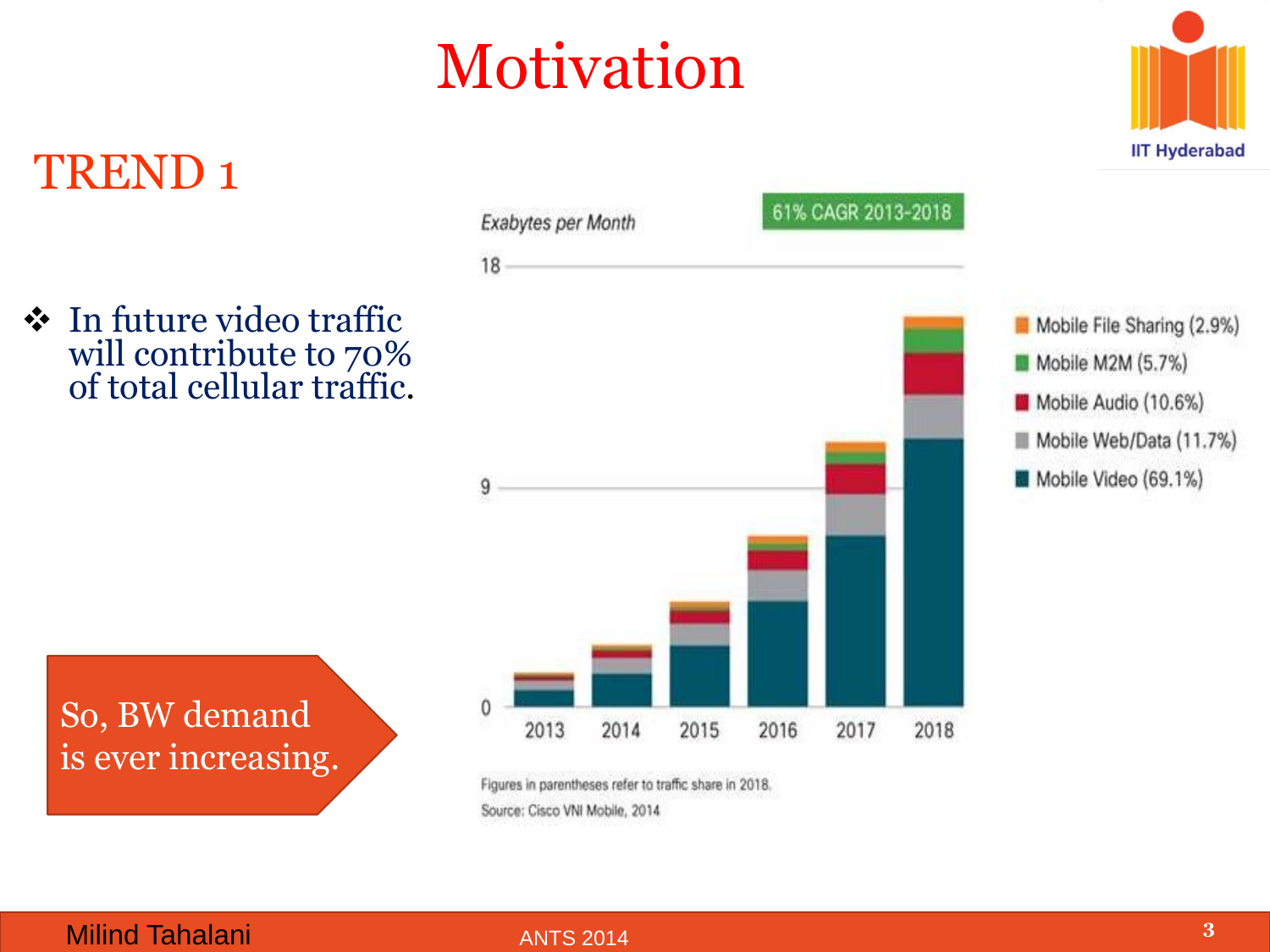# Motivation



#### TREND 2

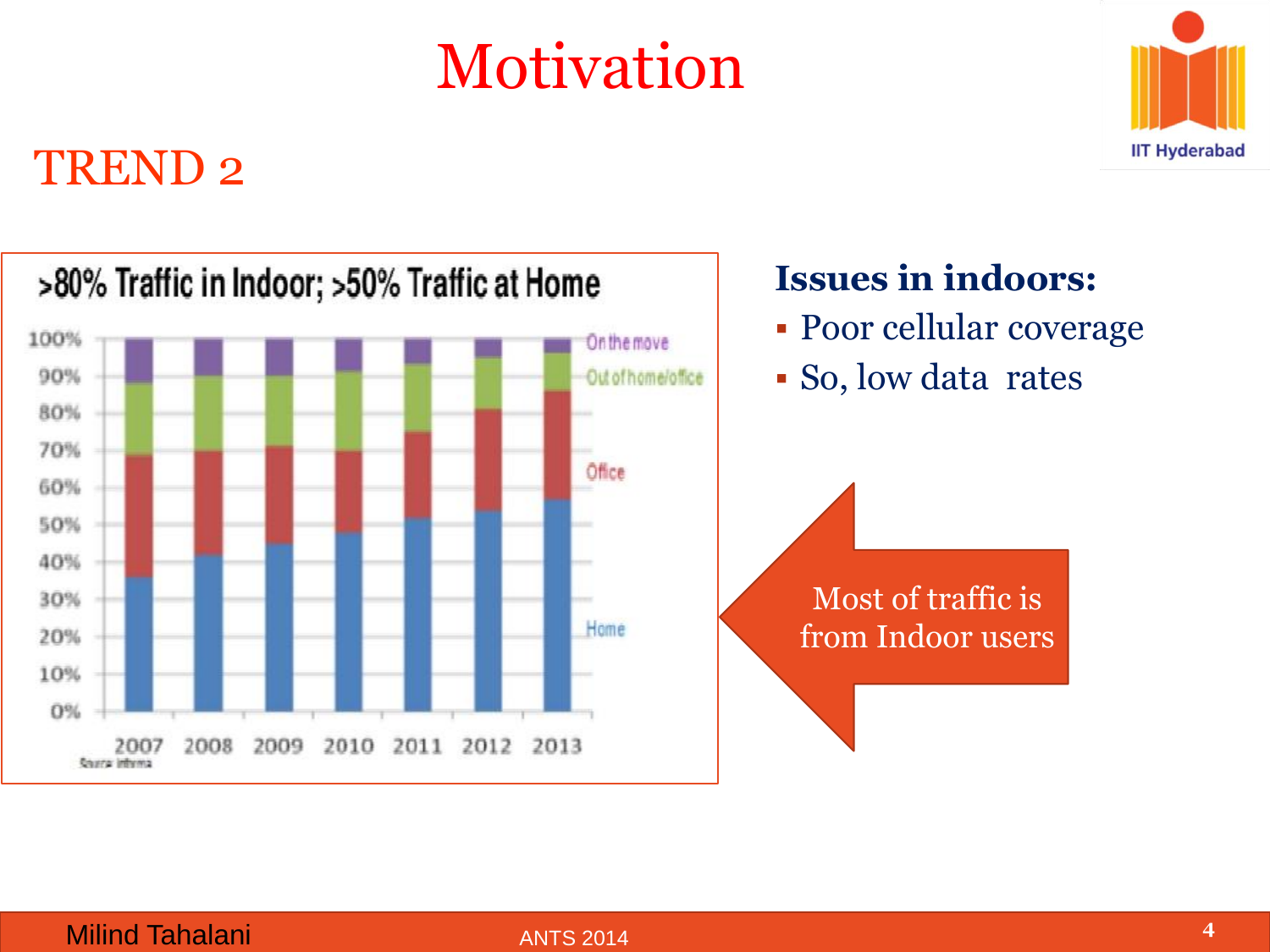# Solution: heterogeneous networks



#### **Milind Tahalani 5 5**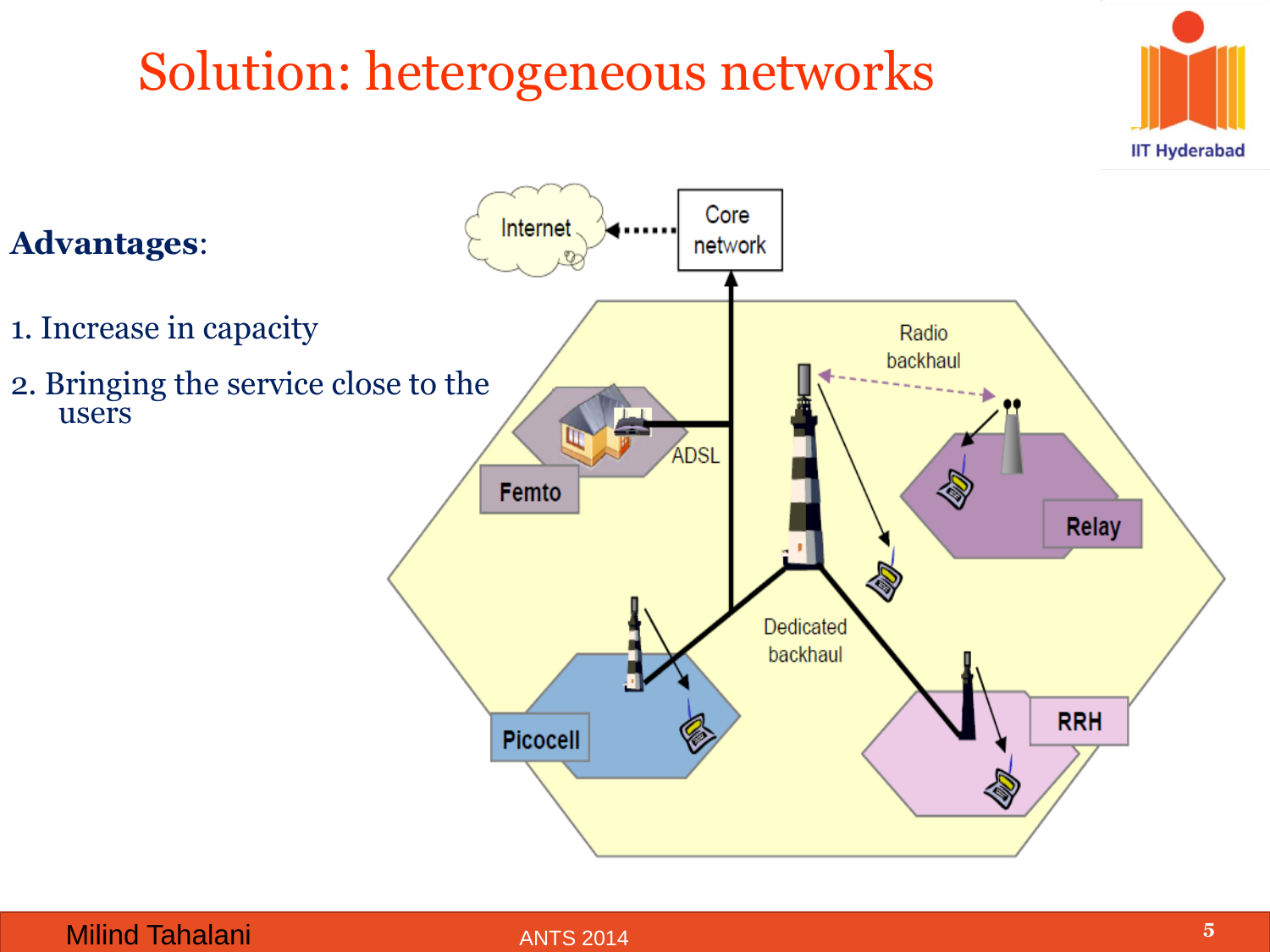### Issues in HetNet

**Cross-tier interference** -- Interference between Macro and Femto

#### **Downlink Interference**:

 **Case (a):** Femto sends the downlink traffic to M-MS **Case (b):** eNB sends the downlink traffic to F-MS

#### **Uplink Interference: Uplink**:

**Case (c):** M-MS sends the uplink traffic to Femto **Case (d):** F-MS sends the uplink traffic to eNB



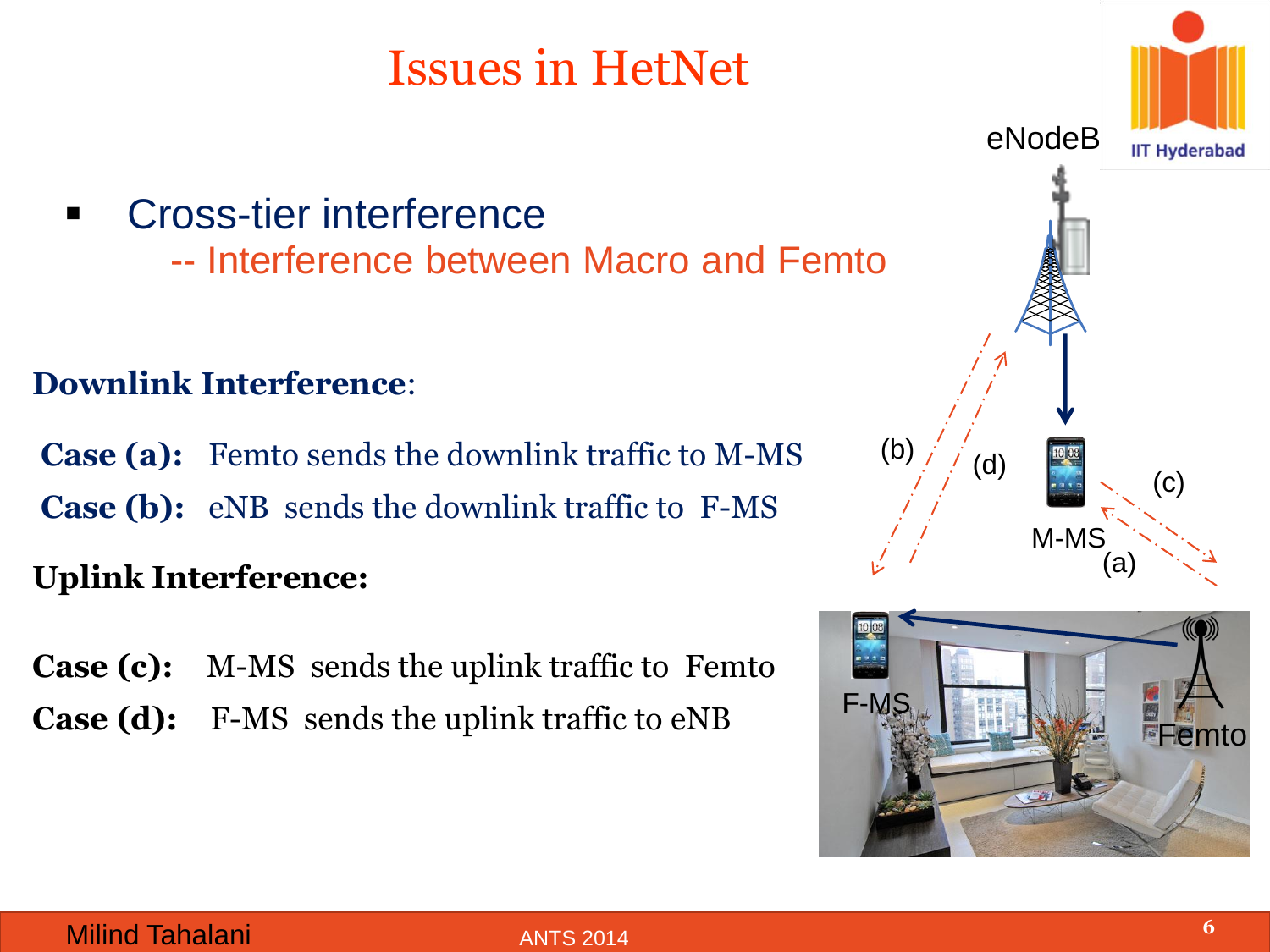### Issues in HetNet



**Co-tier interference** -- Interference between Femtos

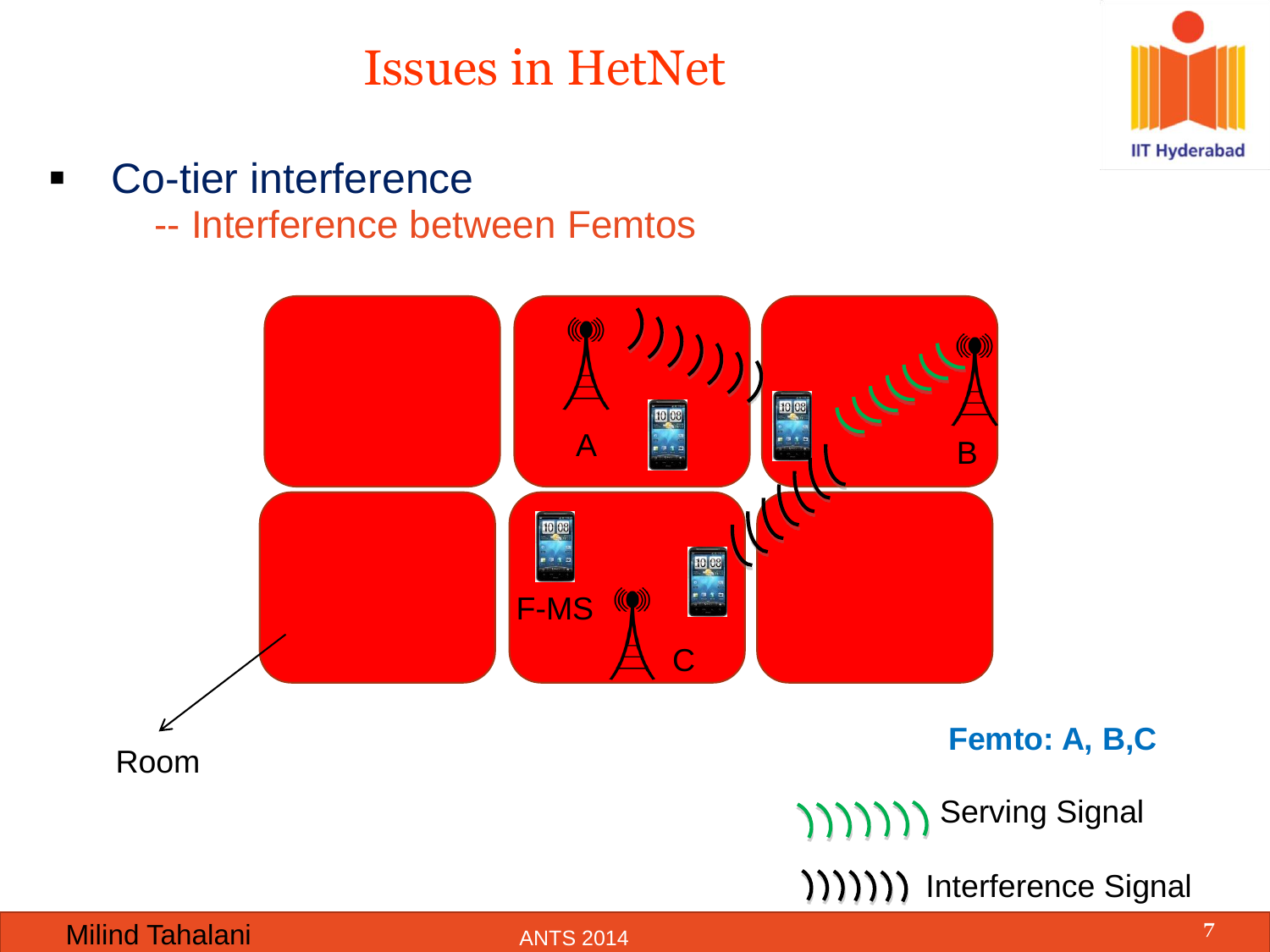## (A) System model and assumptions



- No cross-tier and co-tier interference.
- Height of each floor is constant
- Length and width of each room is constant
- Length and width of each sub-region is constant

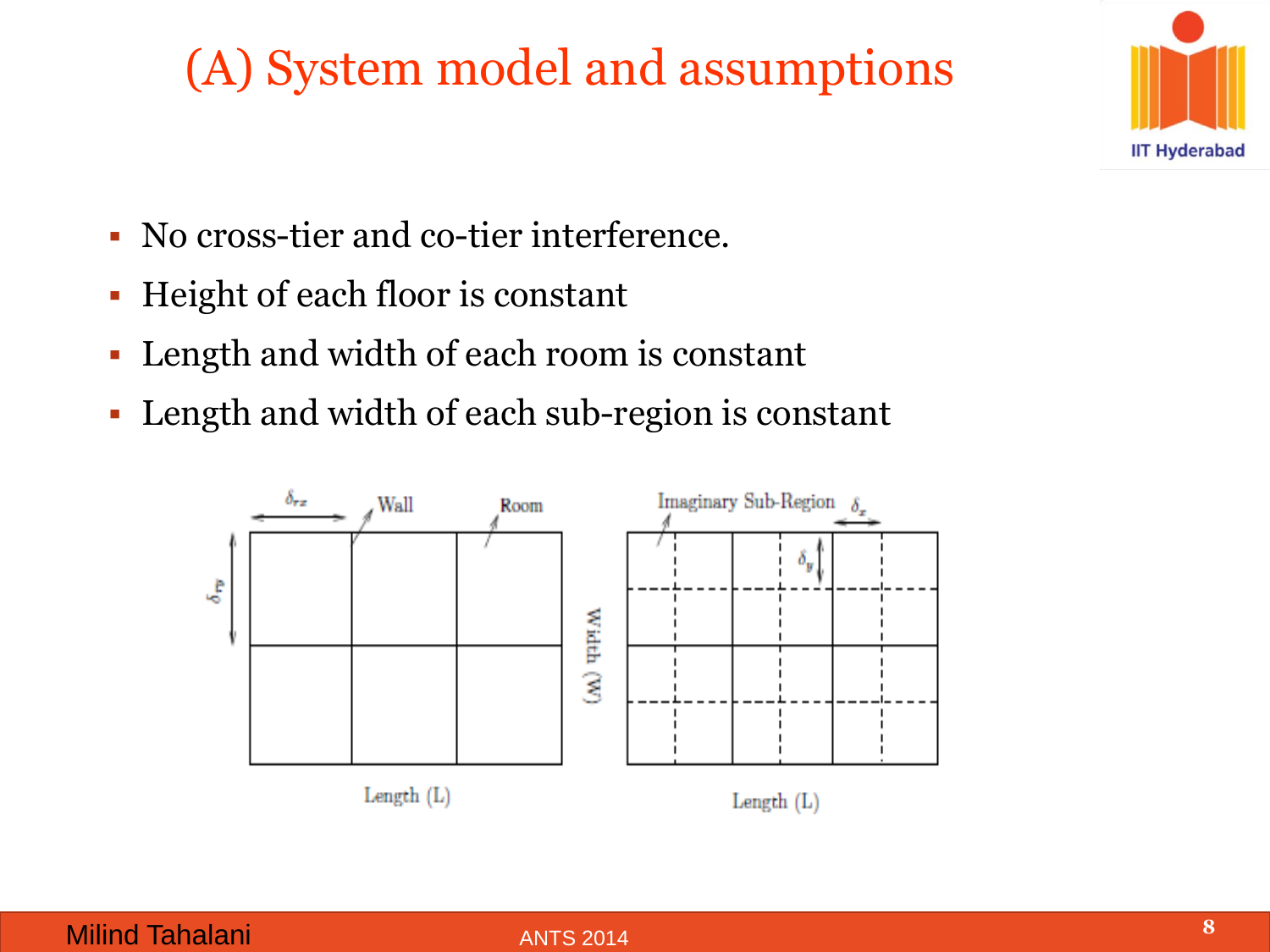## (B) Proposed formulation for *Femto placement*



 Goal: The objectives of the *Femto placement* is to find the minimum number and optimal co-ordinates of Femtos *Table: Notations in Problem Formulation*

| <b>Notation</b>                 | <b>Definition</b>                                                                               |
|---------------------------------|-------------------------------------------------------------------------------------------------|
| $\delta_{rx}$ and $\delta_{ry}$ | Length and Width of each room                                                                   |
| $Y_{ijk}$                       | SINR inside the region ijk and<br>$\gamma'_{ijk}$ is the reciprocal of $\gamma_{iik}$           |
| $p_{ijk}$                       | UE occupant probability in the sub-region ijk                                                   |
| $x_f$ , $y_f$ and $z_f$         | Femto co-ordinates                                                                              |
| $\lambda_{fp}$                  | $\lambda_{fp}$ be the binary variable which is 1 if Femto is placed in<br>room $\rho$           |
| $\pi_{iik}^J$                   | $\pi_{ijk}^k$ be the binary variable which is 1 if $f^{th}$ Femto is<br>serving sub-region ijk. |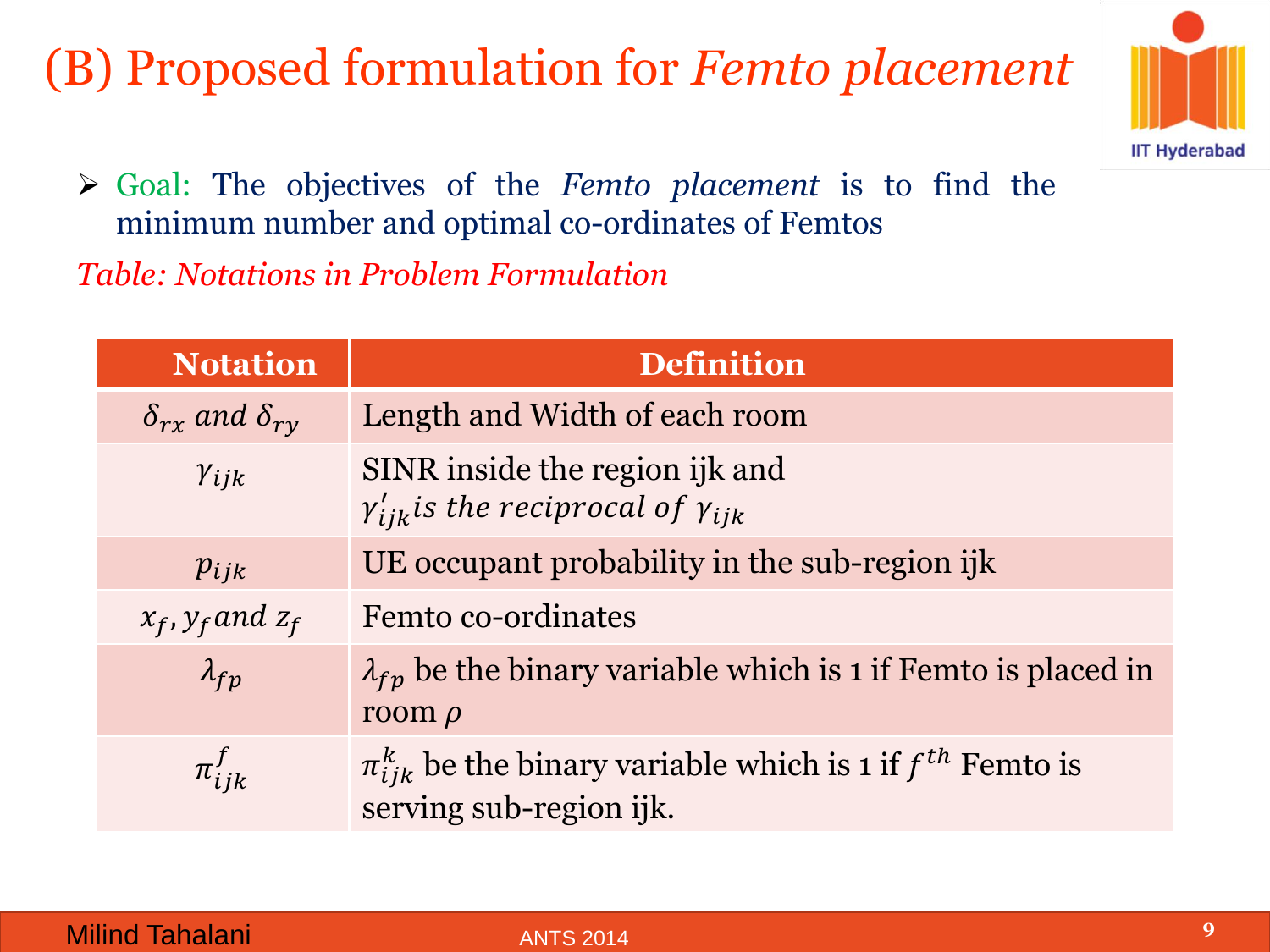## (C) Conversion and Approximations Applied



- The Mixed integer non-linear programming problem is converted to Mixed integer linear programming problem by the taking the following approximations :
	- Piece-wise linear Approximation (PLAP) Model which applied while converting the distance equations from quadratic to linear expressions.
	- Log function was utilized to convert the non- linear relation between power capacity and SINR.
	- Lower and upper bound for the co-ordinates of Femto-cell are calculated to introduce linear constraints.
- The value of the path loss exponent is chosen as 3.5.
- The solution tree that we get after forming the LPP model is a complete binary tree so that usage of the branch and cut method improves the efficiency by removal of the branches.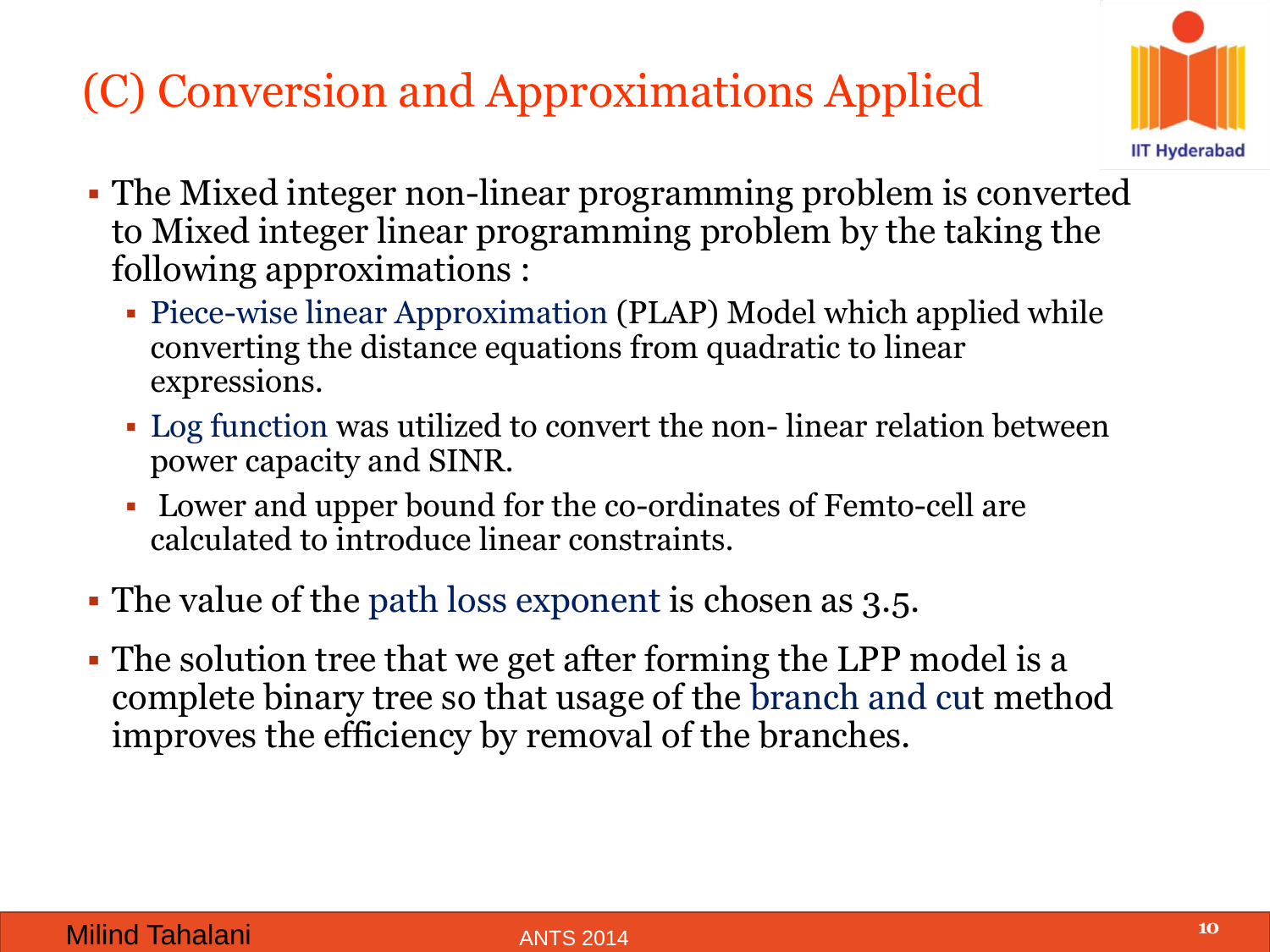#### (D) LPP MODEL AND SOLUTION



 Objective Function: Minimize the total number of Femtos deployed.

#### Min.  $Z = \sum P_{ijk} \gamma'_{ijk}$  $\boldsymbol{i}$ jk

#### (a) Femto Placement Constraints:

$$
\gamma'_{ijk} \leq \gamma'_{\{min\}} \tag{1}
$$

$$
z_f = \sum_{\rho_Z=1}^N \rho_Z \lambda_{\{f\rho\}} \tag{2}
$$

$$
x_f \ge \sum_{\rho_x=1}^N (\rho_x - 1) \delta_{rx} \lambda_{fp} \tag{3}
$$

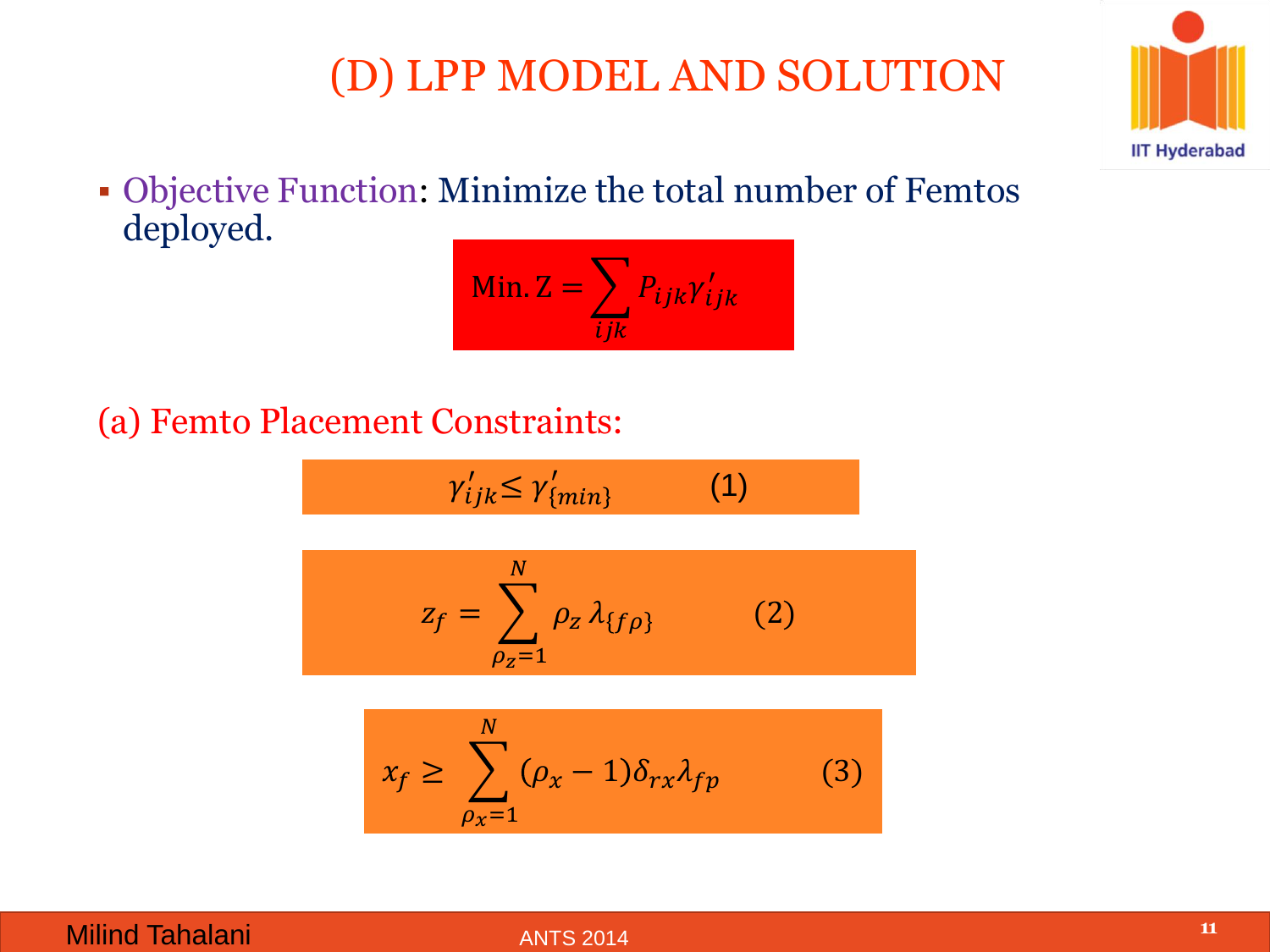#### (D) LPP MODEL AND SOLUTION



$$
x_f \ge \sum_{\rho_X=1}^N \rho_X \delta_{rx} \lambda_{fp} \tag{4}
$$

$$
y_f \ge \sum_{\rho_y=1}^N (\rho_y - 1) \delta_{ry} \lambda_{fp} \qquad (5)
$$

$$
y_f \ge \sum_{\rho_y=1}^N \rho_y \delta_{ry} \lambda_{fp} \tag{6}
$$

$$
\sum_{f=1}^{F} \pi_{ijk}^{f} = 1 \tag{7}
$$

#### Milind Tahalani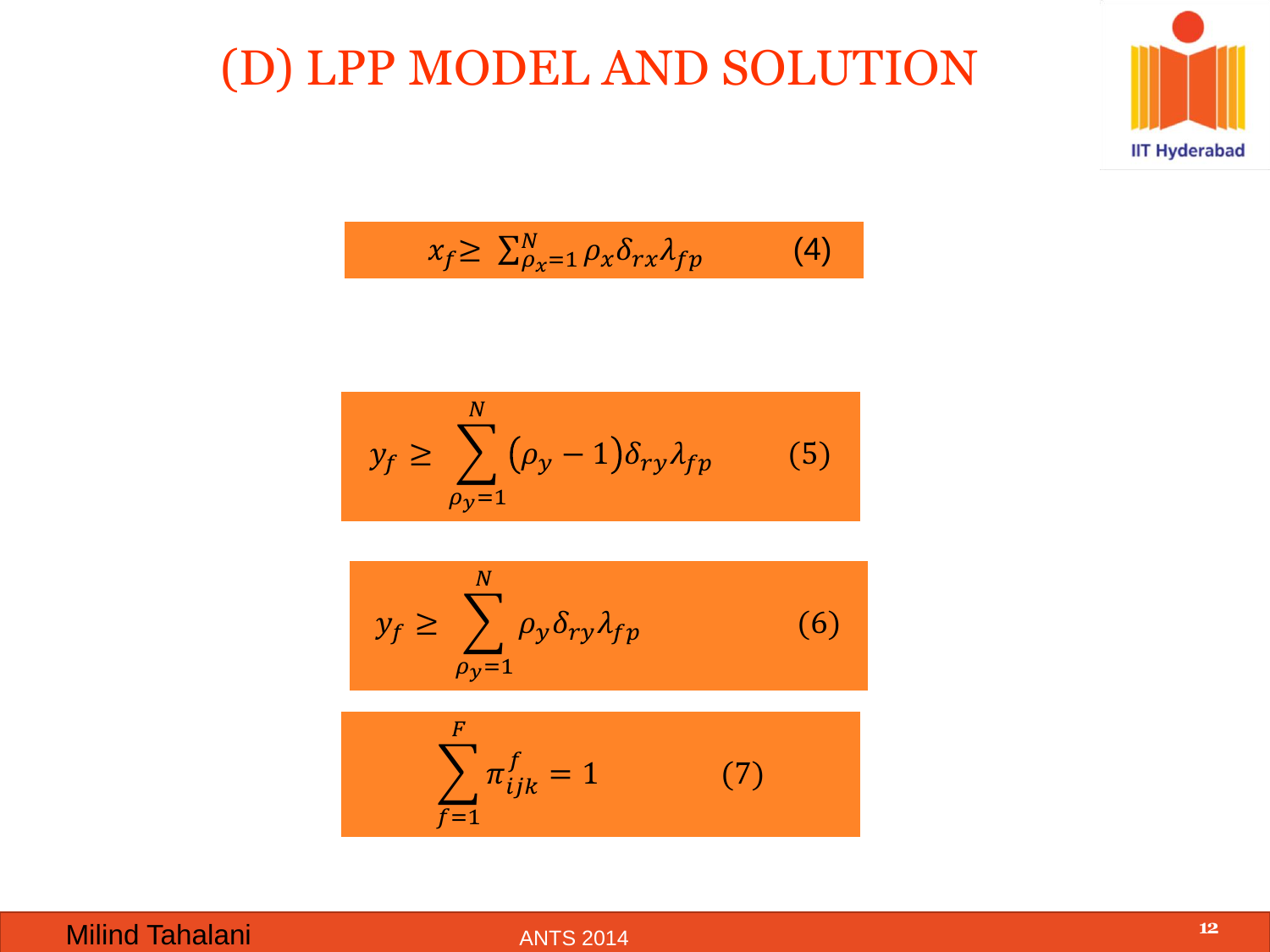### Simulation Parameter



| <b>Parameters</b>              | <b>Values</b>              |  |
|--------------------------------|----------------------------|--|
| <b>Building Dimensions</b>     | 120 m X 80 m X 12m         |  |
| <b>Number of Rooms</b>         | 6                          |  |
| <b>Room Dimensions</b>         | 40 m X 40 m X 6 m          |  |
| Inner sub-region dimension     | 20 m X 20 m X 6 m          |  |
| Number of Floor                | Two                        |  |
| Number of Femtos               | Four                       |  |
| <b>Femto and Macro Power</b>   | $20$ and $46$ dBm          |  |
| <b>Minimum SINR Guaranteed</b> | $\gamma_{\{min\}} = -5 dB$ |  |
| Indoor path loss constant      | 3.5                        |  |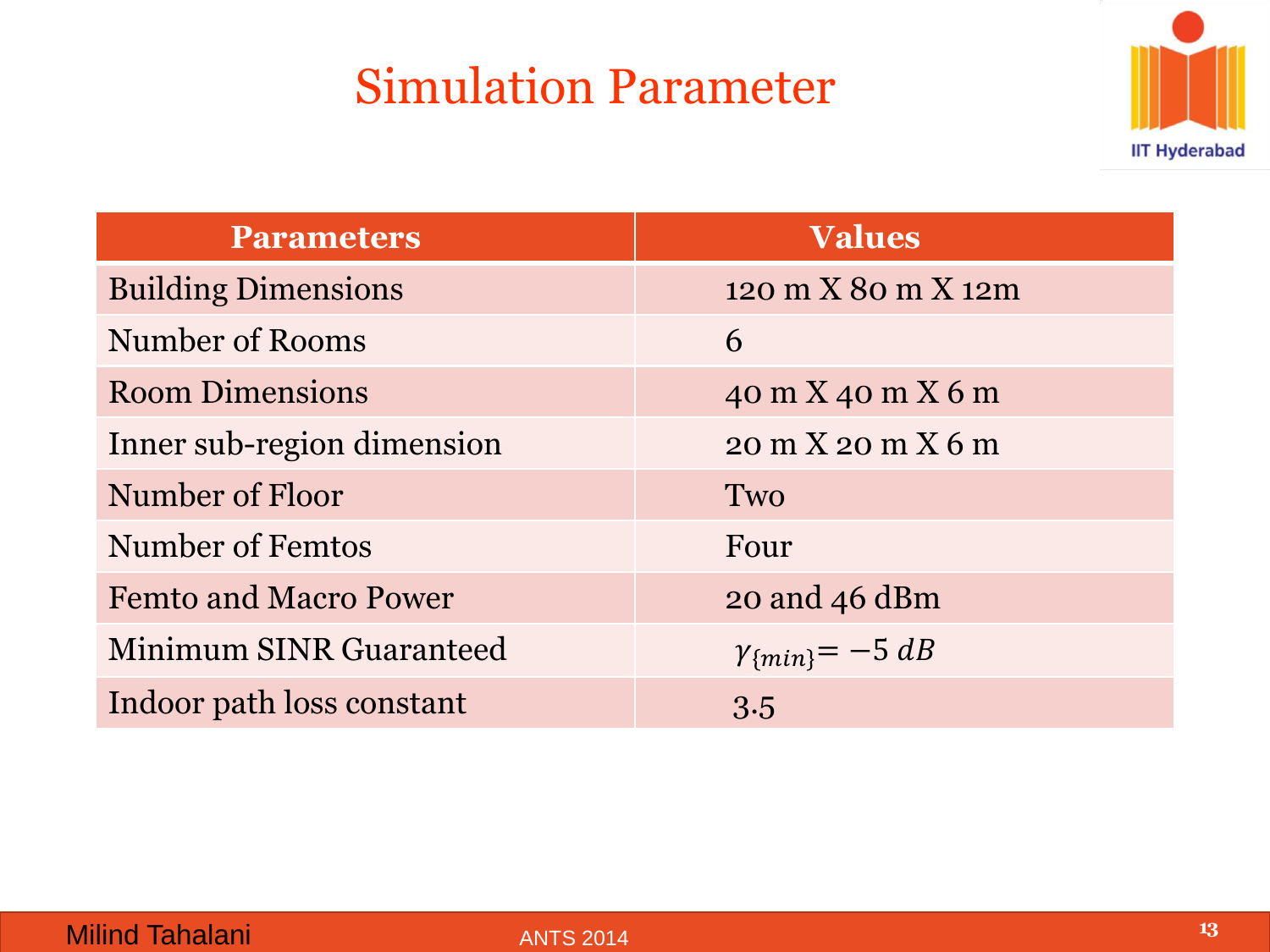#### UE occupant probability inside building and optimal co-ordinates





| Femto          | $ x_m $ | $y_m$ | $ \bm{Z}_{\bm{m}} $ |
|----------------|---------|-------|---------------------|
| F <sub>1</sub> | 30.0    | 25.22 |                     |
| F <sub>2</sub> | 76.68   | 59.34 |                     |
| F <sub>3</sub> | 43.32   | 50.0  | $\overline{2}$      |
| F4             | 79.05   | 30.0  | $\mathcal{P}$       |

#### Milind Tahalani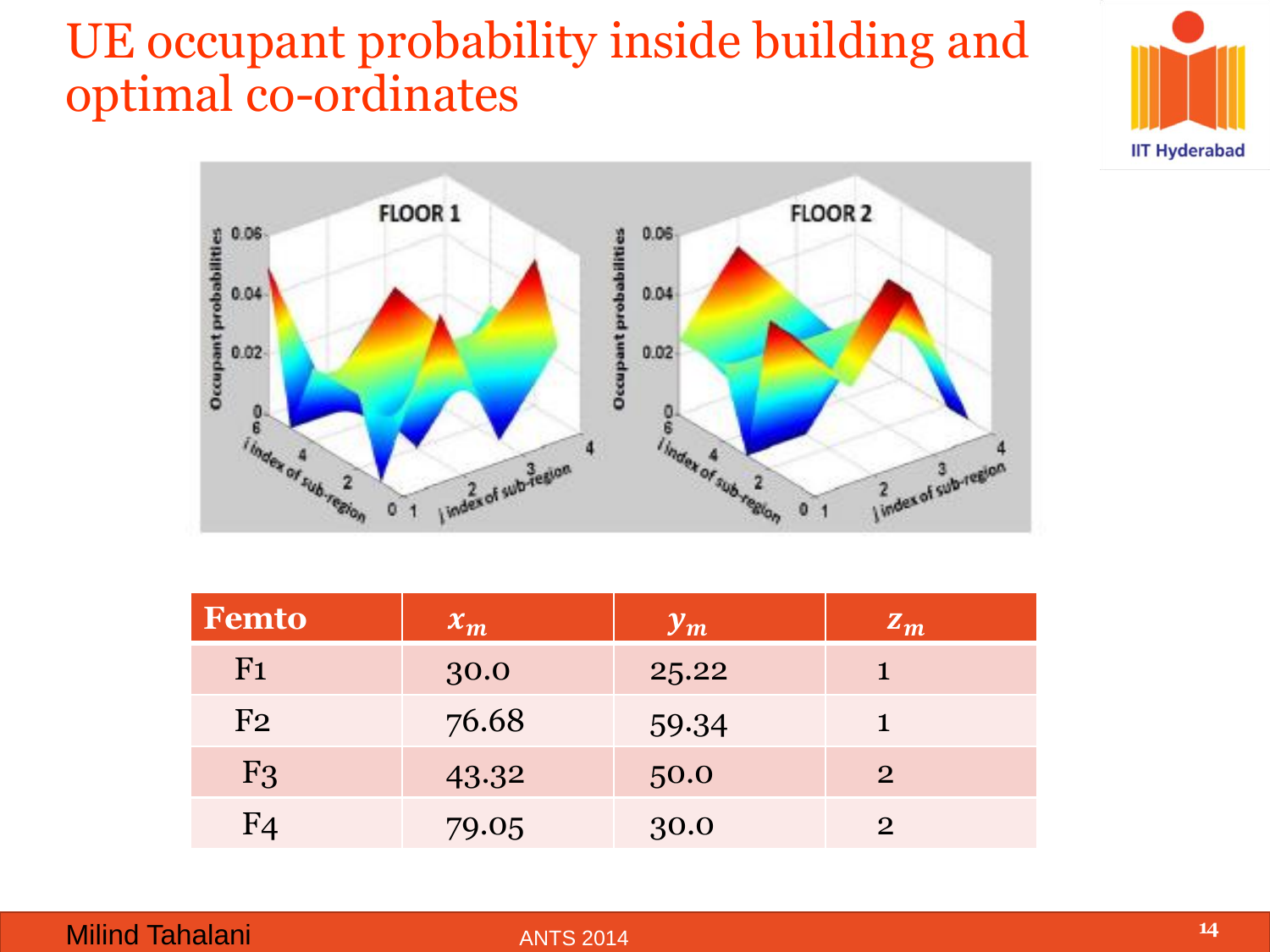## Variation of SINR inside the building



 The optimal placement performance is 14.41% and 35.59% better than random and center placement.



**IIT Hyderabad**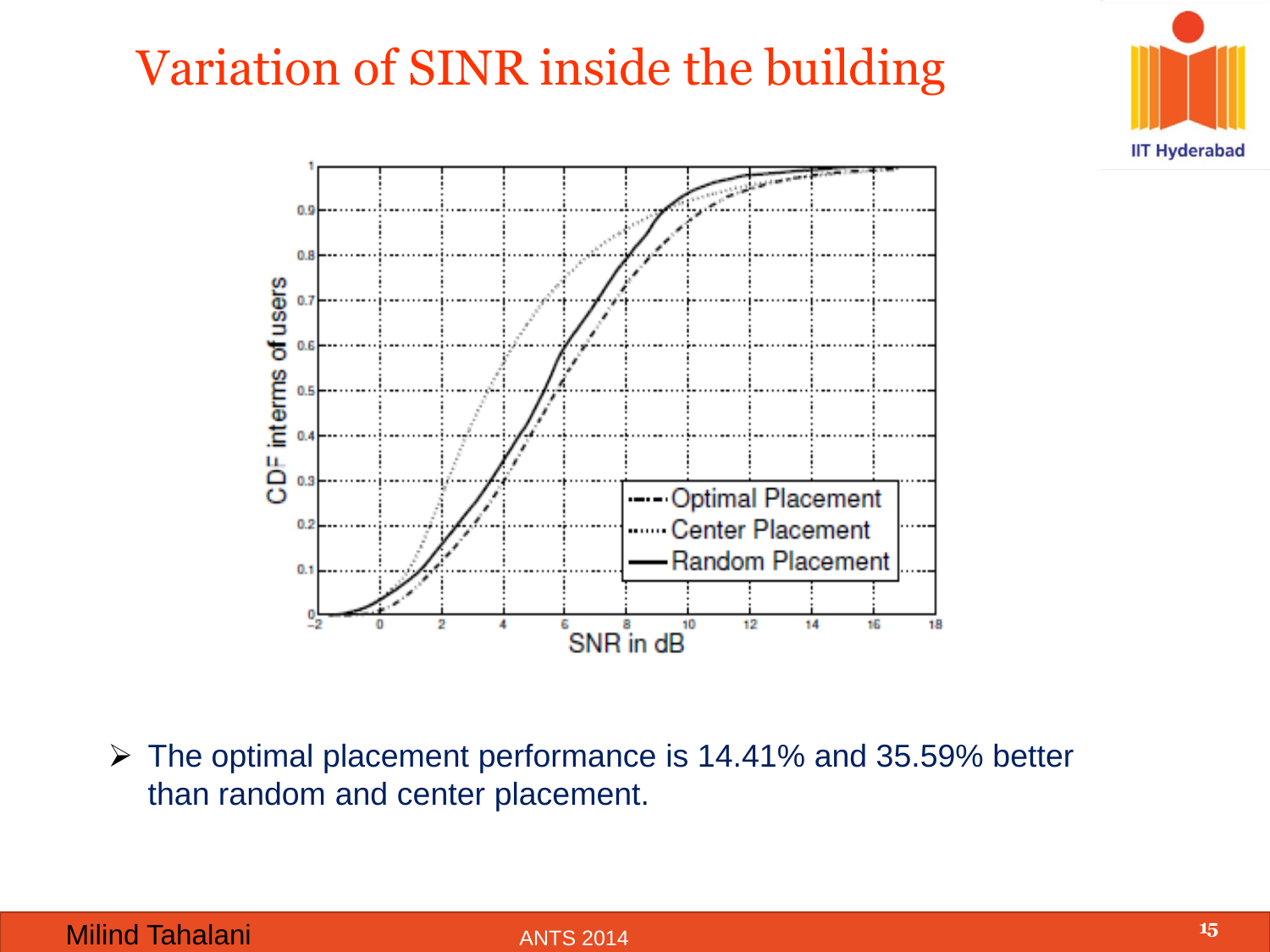## REM plot using ns-3 in Floor 1





Optimal Placement Center Placement Random Placement

 $\triangleright$  Most of the UEs in floor one are in good vicinity to Femto coverage which indicates our optimal placement is good when compare to center and random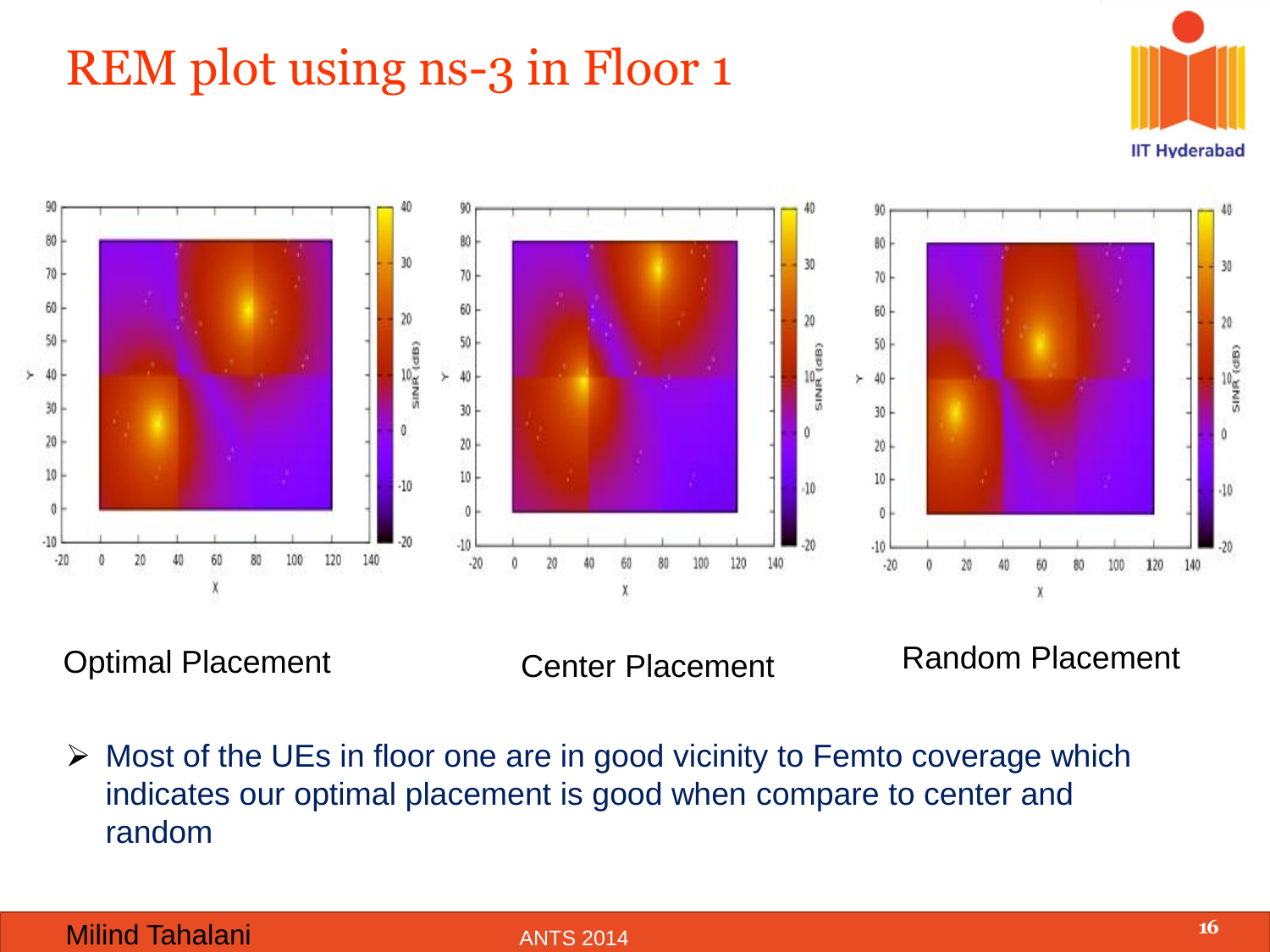## REM plot using ns-3 in Floor 2





Optimal Placement Center Placement Random Placement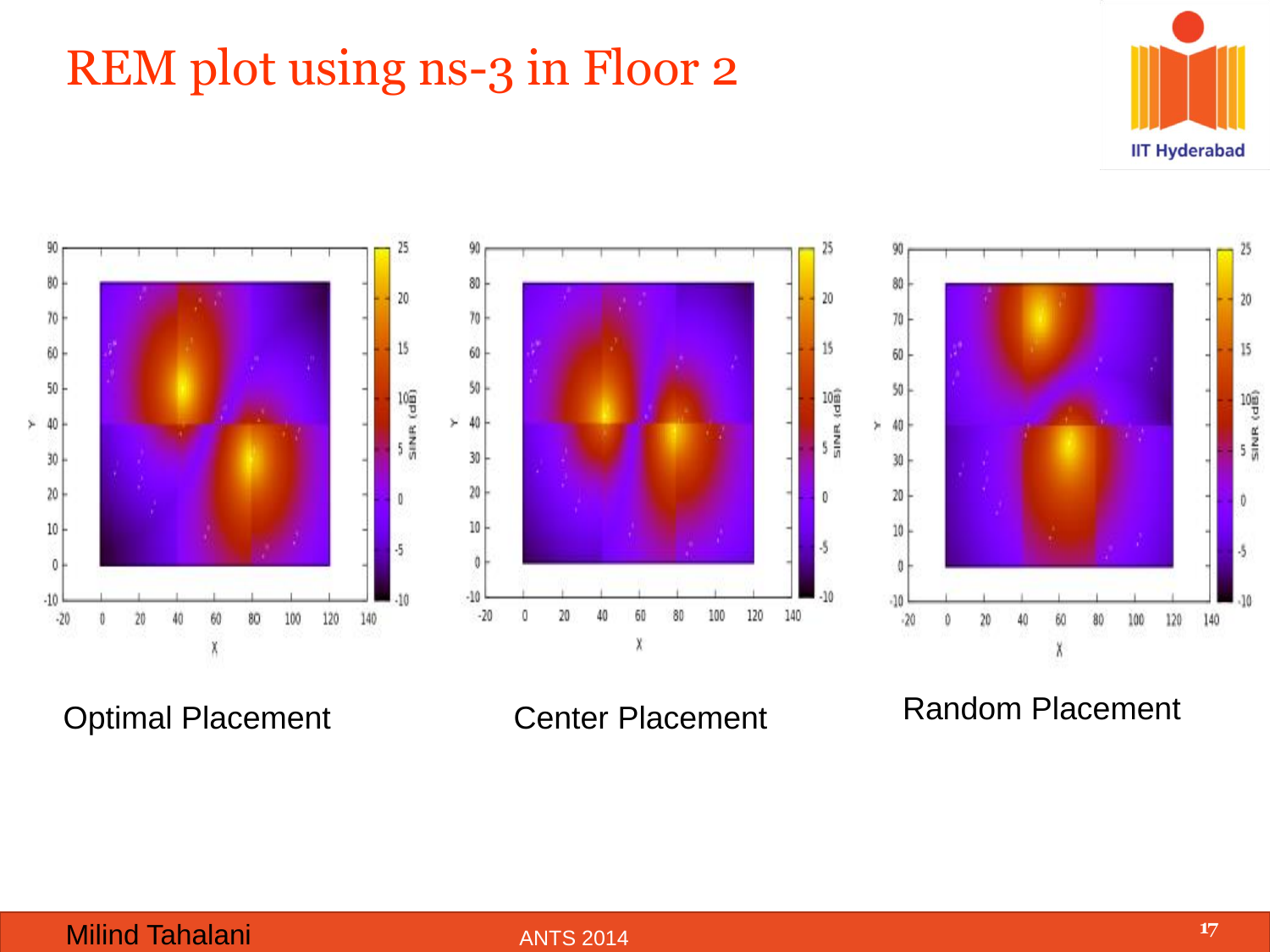#### SUMMARY AND FUTURE WORK



 $\triangleright$  In future, we intend to provide an algorithm for optimal placement for various environment considering more complex scenario involving load balancing and interference between Femtos.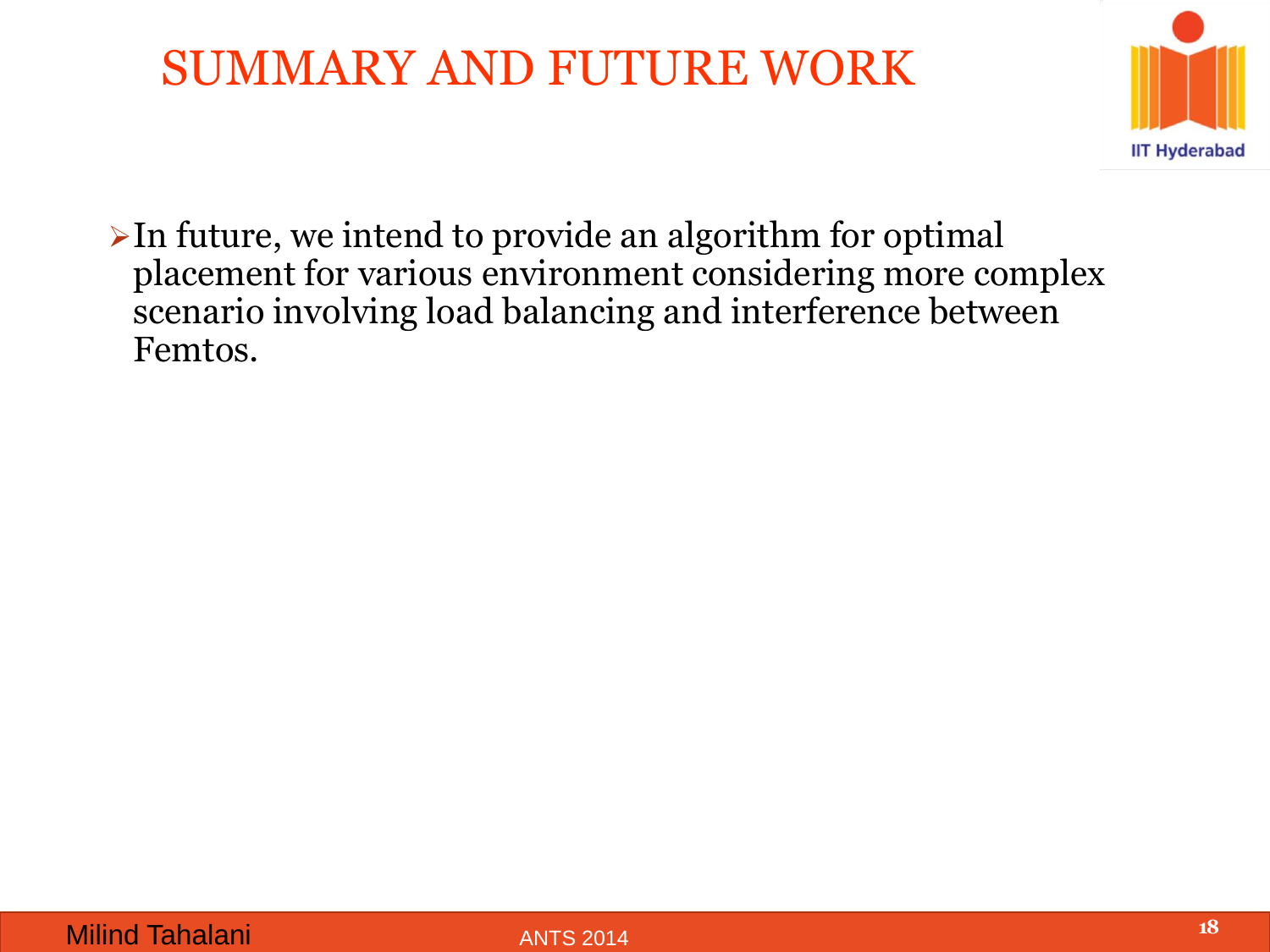# ACKNOWLEDGMENTS



# oThis work was funded by the Deity, Govt. of India (Grant No. 13(6)/2010CC&BT) o IIT Hyderabad